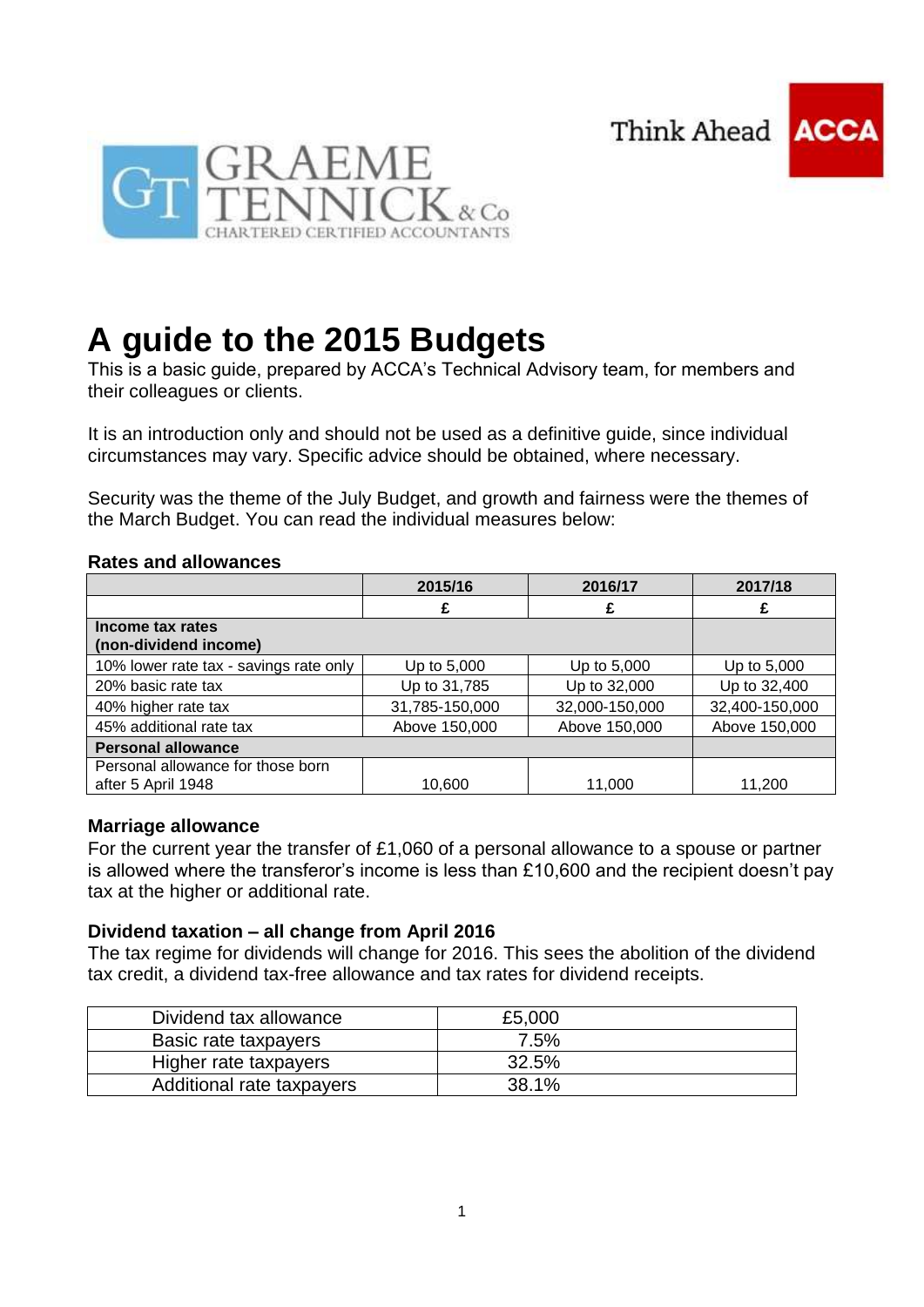## **Corporation tax**

As announced previously, the rate of corporation tax is 20% from April 2015. The rate will be cut to 19% from 1 April 2017 and to 18% from 1 April 2020.

#### **Large company tax payments**

A company with profits in excess of £20m will, from April 2017, be required to pay tax instalments in the third, sixth, ninth and 12th months of their accounting period instead of the current month seven requirement.

## **Employment Allowance**

From 6 April 2015 Employment Allowance relief will be available to individuals who employ care and support workers. Employers will be entitled to deduct up to £2,000 per annum from their liability to pay secondary class 1 ('employer') national insurance contributions (NICs).

From 6 April 2016 the Employment Allowance relief will increase to £3,000 per annum.

## **Annual Investment Allowance: permanent increase to £200,000 from January 2016**

The maximum amount of the Annual Investment Allowance (AIA) was temporarily increased to £500,000 from April 2014 until 31 December 2015, after which it would have returned to £25,000. This new measure permanently increases the amount of the AIA to £200,000 from 1 January 2016. Where a business has a chargeable period that spans that date, the transitional rules will apply.

#### **Farmers' averaging**

Changes to farmers' averaging highlight that from April 2016 the period over which they can average will be increased from the current two years to five years. The government states that it will engage with stakeholders later in the year on the detailed design and implementation.

## **Peer-to-peer bad debt relief**

If a peer-to-peer (P2P) loan is not repaid, then the loss that the lender suffers on that loan will be set against the income that they receive on other P2P loans before that income is taxed. Legislation is proposed for the Finance Bill 2016, but relief is available for the current tax year.

## **Increasing rent-a-room relief from £4,250 to £7,500 per year from 6 April 2016**

The level of rent-a-room relief, which provides for tax-free income that can be received from renting out a room or rooms in an individual's only or main residential property, will be increased from £4,250 to £7,500 per year. It also increases the level if an individual rents out rooms in a guest house, bed and breakfast or similar, provided that it is their main residence. The increase to the rent-a-room limit will apply from 6 April 2016.

## **Restricting finance cost relief for individual landlords from April 2017**

This measure will restrict relief for finance costs on residential properties to the basic rate of income tax. To give landlords time to adjust, the government will introduce this change gradually from April 2017 over four years.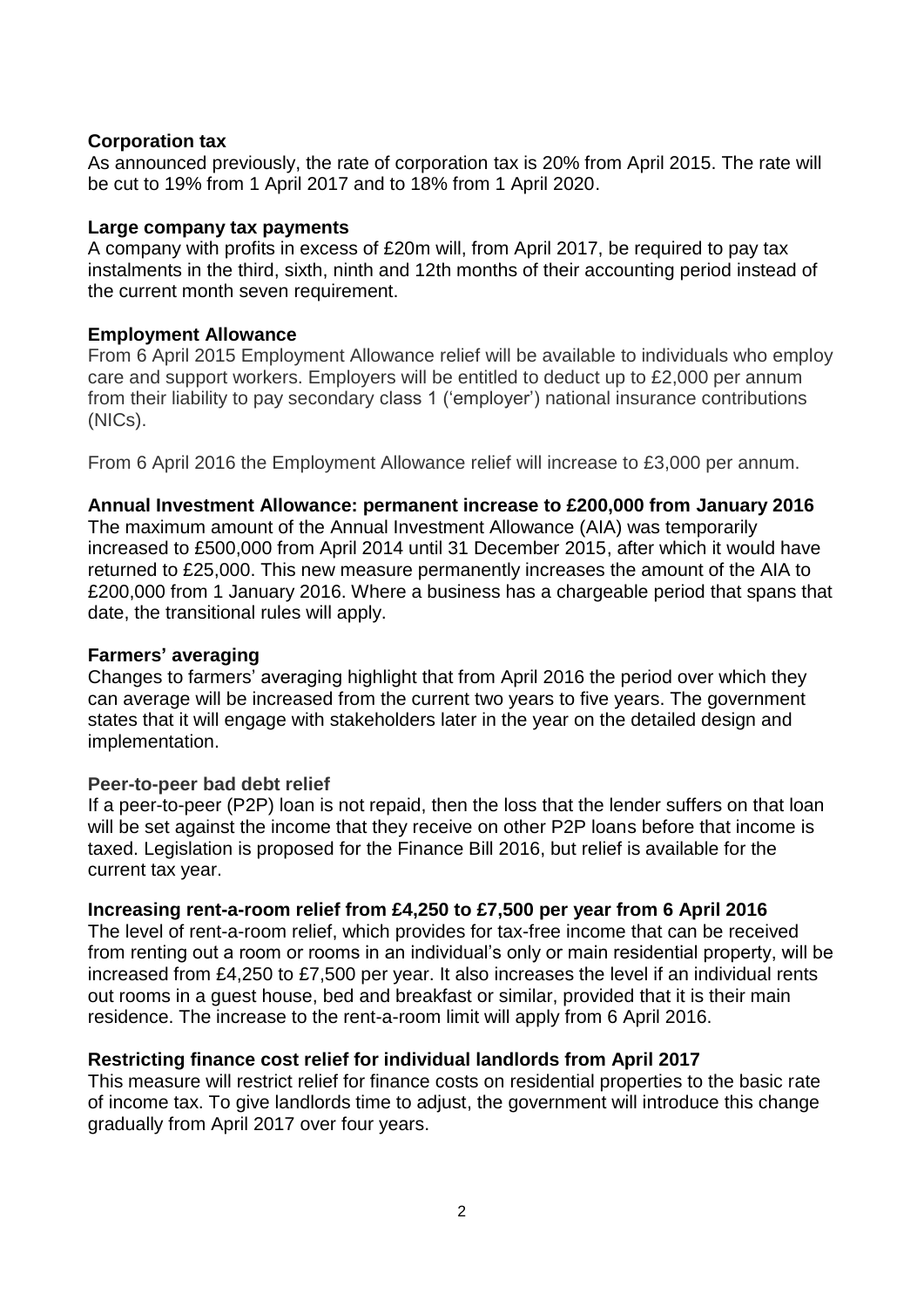Landlords will no longer be able to deduct all of their finance costs from their property income to arrive at their property profits. They will instead receive a basic rate reduction from their income tax liability for their finance costs.

#### **IR35**

HMRC has been asked 'to start a dialogue with businesses on how to improve the effectiveness of existing IR35 legislation'. The government wishes to protect the Exchequer and improve fairness in the system.

#### **Permanent non-dom status**

Anyone resident in the UK for 15 out of the last 20 years will be considered UK domiciled for tax purposes. This applies from April 2017.

#### **VAT**

|                               | 2014/15 | 2015/16 |
|-------------------------------|---------|---------|
|                               |         |         |
| <b>VAT</b>                    |         |         |
| Standard rate                 | 20%     | 20%     |
| <b>Registration threshold</b> | 81,000  | 82,000  |
| Deregistration threshold      | 79,000  | 80,000  |

## **Seed Enterprise Investment Scheme (SEIS)**

The scheme was not permanent, and runs until 5 April 2017. The investment limit for a qualifying individual in a fiscal year is £100,000 and cannot claim tax relief until the company has spent at least 70% of the money invested. The scheme will be affected by the new rules, which include the requirement for companies to be less than 12 years old when receiving their investment.

#### **Changes to pensions**

People with defined contribution schemes who are at least 55 years old can make withdrawals up to the value of the funds invested in the scheme. The first 25% will be tax free. An individual who makes a withdrawal will be restricted to making future pension contributions of no more than £10,000.

The lifetime allowance for pension contributions will reduce from £1.25m to £1m from 6 April 2016.

#### **Pensions tapered annual allowance from April 2016**

Legislation in Summer Finance Bill 2015 introduces a tapered reduction in the annual allowance from 6 April 2016, for those with an 'adjusted income' of over £150,000.The rate of reduction in the annual allowance is by £1 for every £2 that the adjusted income exceeds £150,000, up to a maximum reduction of £30,000. These rules provide for an annual limit on tax-relieved pension savings which is currently £40,000 to be reduced to £10,000. The carry forward of unused annual allowance will continue to be available, but the amount available will be based on the unused tapered annual allowance.